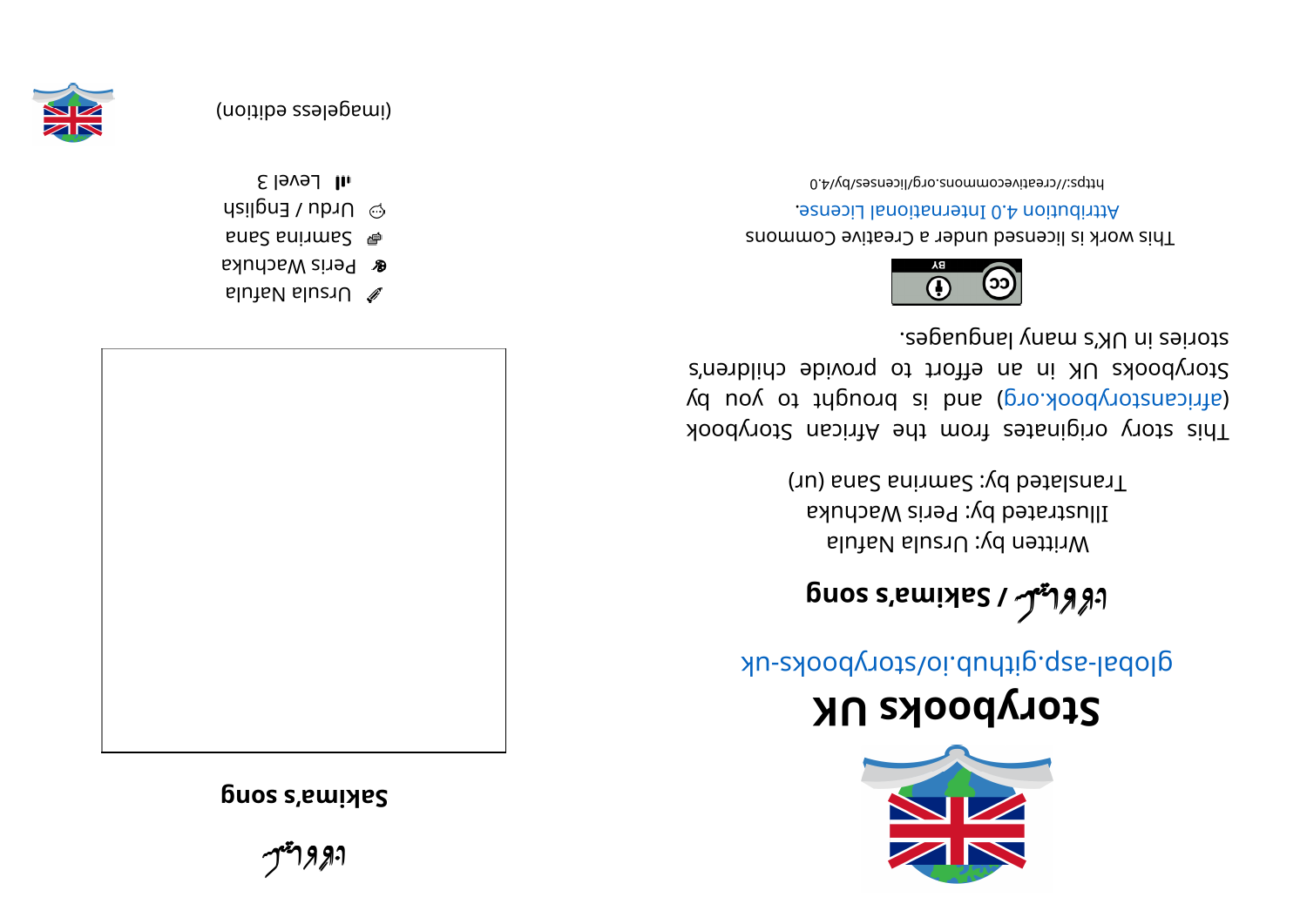

سکہپا ایدے والدین اور اپنی چار سالہ بہن کے ساتھ رہا تھا۔ وہ ایک امیر آدمی کی زمین ہر رہتے تھے۔ اُن کی گھاس سے بینی جھونیڑی، درخدوں کی قطار میں سب سے آخر پر بھی۔

Sakima lived with his parents and his four year old sister. They lived on a rich man's land. Their grassthatched hut was at the end of a row of trees.

امیر آدمی اینے پیٹے کو دوبارہ دیکھ کر بہت خوش تھا۔ اُس پسنے سکہ پیا کو اُس کی حوصلہ افزائی کے لہیے انعام دیا۔ وہ اپنے بیٹے اور سکہیا ۔ ۔ ۔<br>کو لیے کر ہہ بیدآل گدیا تاکہ سکہپا کی نطر دوبارہ واپس آسکے۔

The rich man was so happy to see his son again. He rewarded Sakima for consoling him. He took his son and Sakima to hospital so Sakima could regain his sight.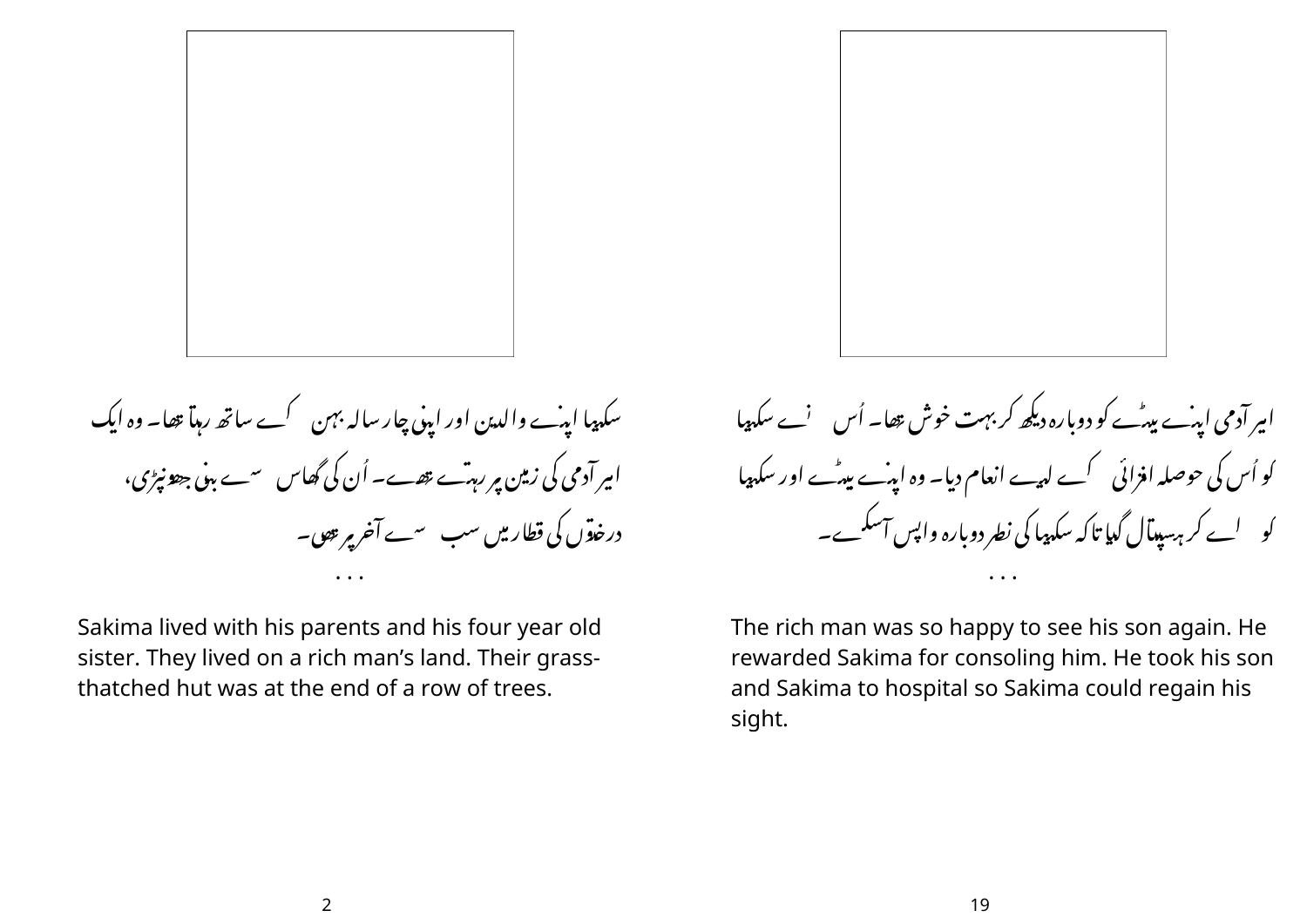

- لَعَةَ لَوْمٍ بِهُدْبِرْ مِنْ الْمَقْلِهِ - لَيْ ا يعفرني لغود فالمنافس فسنستمر المستنبة والمعاقبة والأراس نسائقه المعلق فسبحنا

lost his sight. Sakima was a talented boy. When Sakima was three years old, he fell sick and



-لا ابمنه الرَبْسُنِ فَ مِيزَا فَرْكَبِ مِينَ سِيرا فَ فَ مِينَ لَيْنَوْ لِأَرْدِي إِسْمَا کهتندا ۔ سعد سے پہلا احس گھوٹی کا مسلم کوئا ، سے گھرا

road. ont to sbiz ont no the bns qu notice and the someone on a stretcher. They had found the rich At that very moment, two men came carrying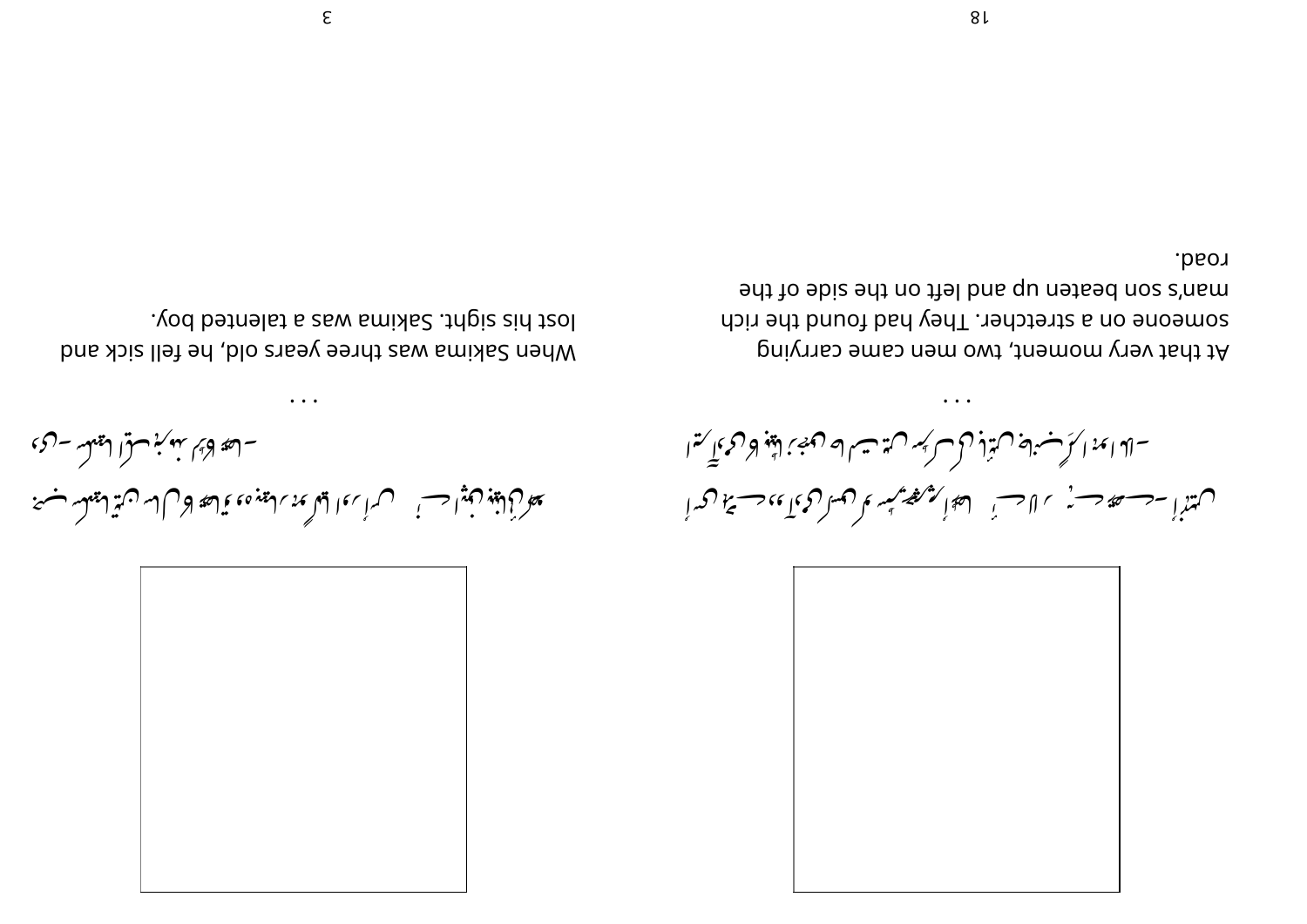

سکہپا 'ے بہت سے ایسے کام کہے جو باقی چھ سالہ لڑ گے نہیں کر سکت تھے۔ مڈل کے طور پر، وہ اینے گاوں کے بڑے مزرگ مہیران کے ساتھ بیٹھا اور ضروری معاملات کے بارے میں بات چدیت کرتا۔

Sakima did many things that other six year old boys did not do. For example, he could sit with older members of the village and discuss important matters.

سکیپا ' نے اپنا گانا خدم کیا اور واپس جا ' نے کے مڑا۔ لیکن امیر آدمی ہھاگیآ ہوا باہر آیا اورکہا مہربانی کر گے دوبارہ گاو۔

Sakima finished singing his song and turned to leave. But the rich man rushed out and said, "Please sing again."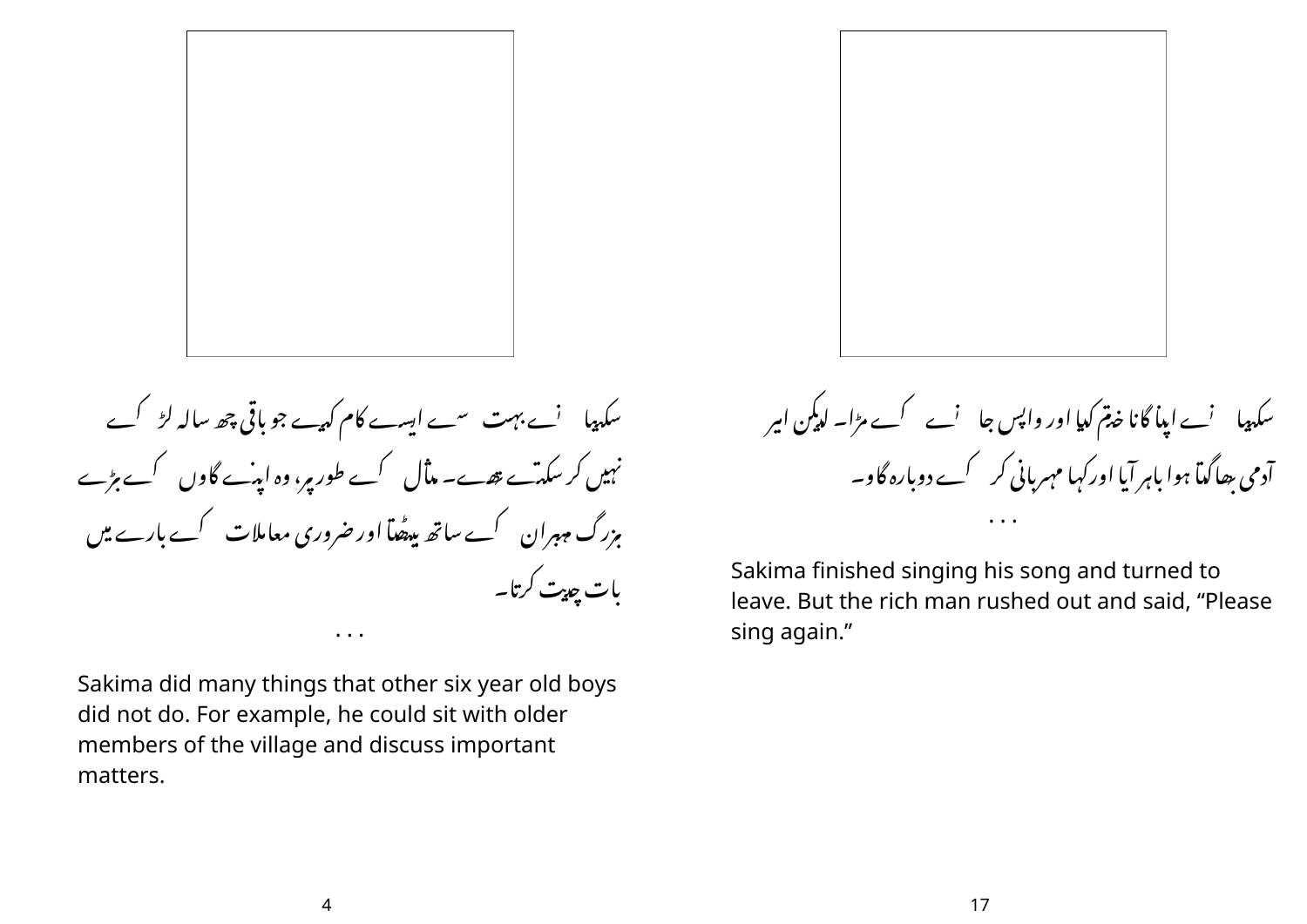

-لقبيد تقالم حساس المن المحصحة للعبوبا للعلم -حساس آ ن مع المسلم المعنى المسلم المسلم المسلم المسلم المسلم المسلم المسلم المسلم المسلم المسلم المسلم الم رجهيء، -- حديث الركوبر معرض المحمدين ن المساء حسر المعلق

his little sister. returned late in the evening. Sakima was left with bouse. They left home early in the morning and The parents of Sakima worked at the rich man's

 $\overline{\cdot}$   $\overline{\cdot}$   $\overline{\cdot}$   $\overline{\cdot}$   $\overline{\cdot}$   $\overline{\cdot}$   $\overline{\cdot}$ تلهفهم حسسه إوها لصناعي للمسافي وسياس والمستنبئ والمستنب والملج المناسرة للمفرا المرحس الردما سران في المن المناسبة المعجموح المحت بمحابي حس ایلمکس فسی استان است کا میتوان است استان استان می برایند.<br>مسلم ایلمکس استان استان استان استان استان استان استان استان استان استان استان استان استان استان استان استان اس

Does this blind boy think he will console him?" ssod and elosupp has been able to console the boss. listened to Sakima's beautiful song. But one man The workers stopped what they were doing. They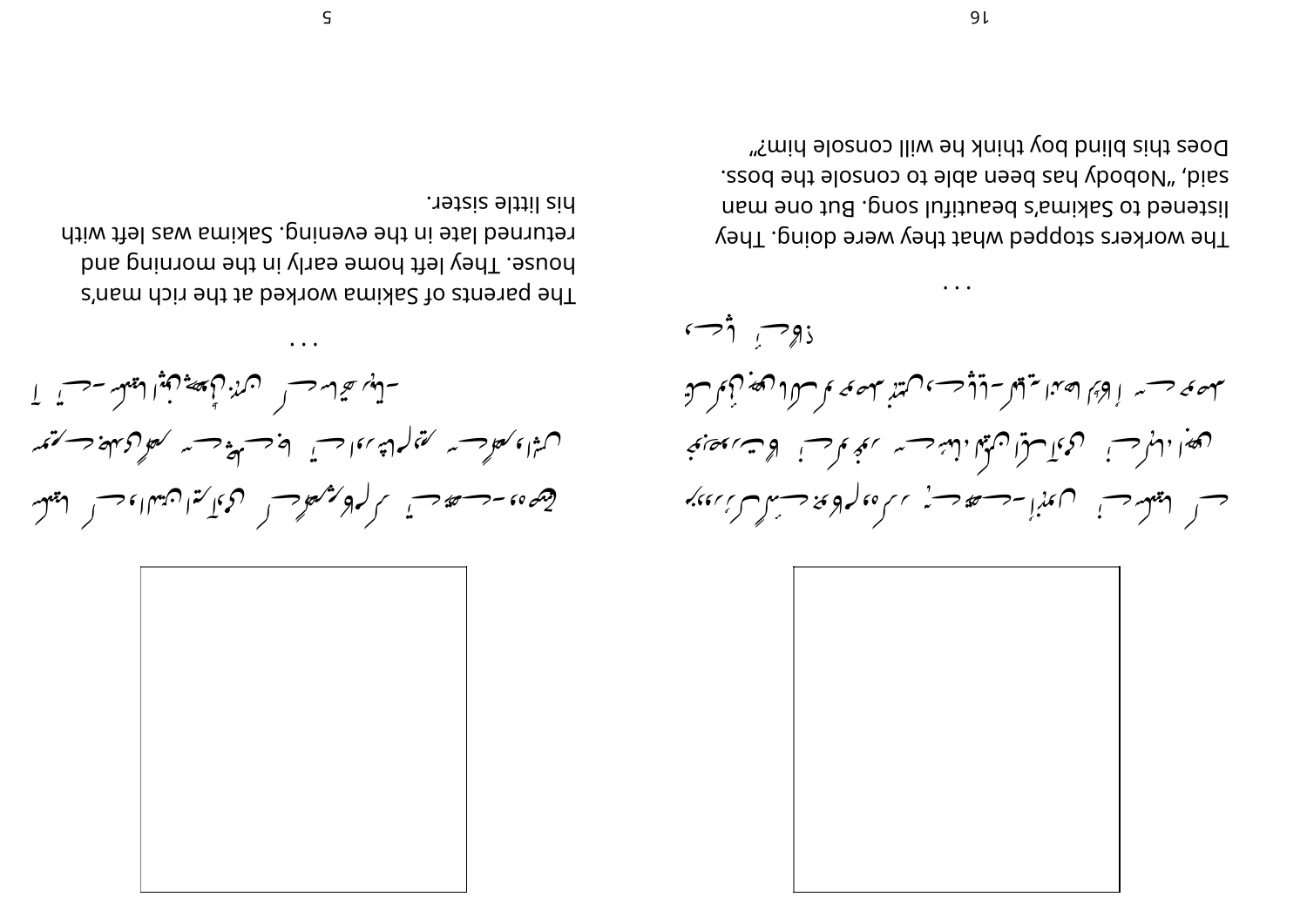

سکہپا کو گا نے گانا بہت پسند تھا۔ ایک دن اُس کی ماں نے وچھا ۔<br>سکہپاتم یہ گا <sup>ن</sup>ے کہاں <sup>س</sup>ے سو*کھٹے* ہو؟

Sakima loved to sing songs. One day his mother asked him, "Where do you learn these songs from, Sakima?"

وہ ایک مڑکی کھڑی گے نتیے کھڑا ہو گیا اور اپنا پسندیدہ گانا گا لیے لگا۔ دھیرے دھیرے، اُس امیر آدمی کا سر کھڑکی <sup>س</sup>ے نطر آ <sup>'</sup>ے لگا۔

He stood below one big window and began to sing his favourite song. Slowly, the head of the rich man began to show through the big window.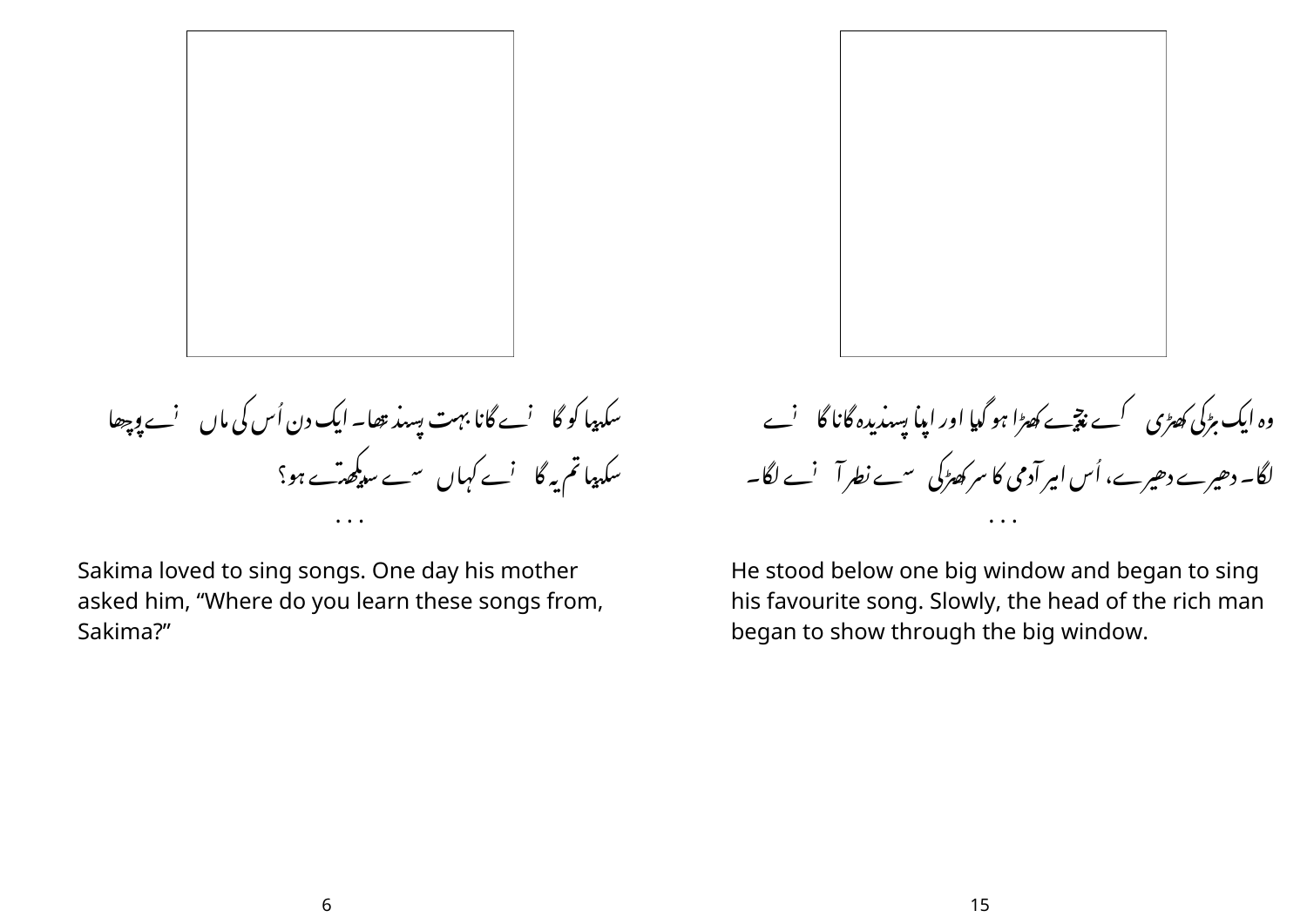

 $\ddotsc$ - ساء: لتاه سايس مصوَّر عال مع لينتسخ سايثه في لماء حسبوا سايينزا ل يوسردان الأحسي المحال من حسن المستضمة والمن والمن المستقلب

". pniz I nedt bns bsed ym ni medt Sakima answered, "They just come, mother. I hear

 $\ddot{\phantom{a}}$ الموسعات في المجرب المرحوض ردج كيراب أحسه أحسه ن مهزر كمعيون فيواحس المعلم من المحسكة

lead him to the rich man's house. The following day, Sakima asked his little sister to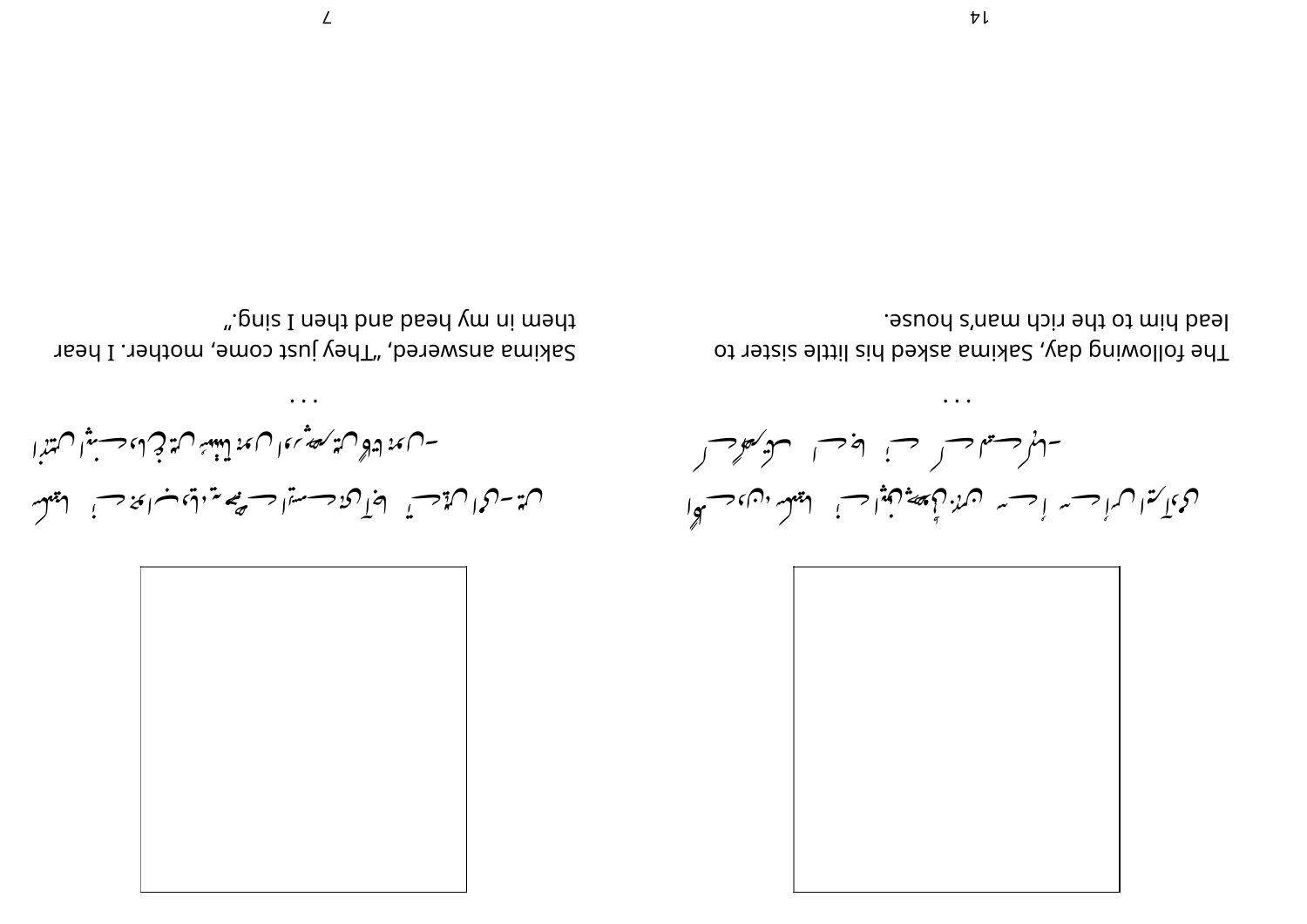

سکہیا کو اپنی چھوٹی بہن کے لہے گانا پسد بھا، خاص طور پر جب وہ ہوک جہوس کرتی تھی۔ اُس کی بہن اُ سے اپنا بسیدیدہ گانا گا تے ہو ۔ اُے سندق اور اُس کی پر سکون دھن پر جھوم اُٹھوتی۔

Sakima liked to sing for his little sister, especially, if she felt hungry. His sister would listen to him singing his favourite song. She would sway to the soothing tune.

حدّیٰ کہ سکہپا 'ے ہار نہیں مانی۔ اُس کی چھوٹی بہن 'ے اُ سے سہارا دبا اُس ٖ نے کہا سکہپا کے گا ٖ نے جوصے سکون جنشہ َے ہیں جب میں ہودگی ہوتی ہوں۔ یہ اُس کو ہوں ضرور راحت دیں گے۔

However, Sakima did not give up. His little sister supported him. She said, "Sakima's songs soothe me when I am hungry. They will soothe the rich man too."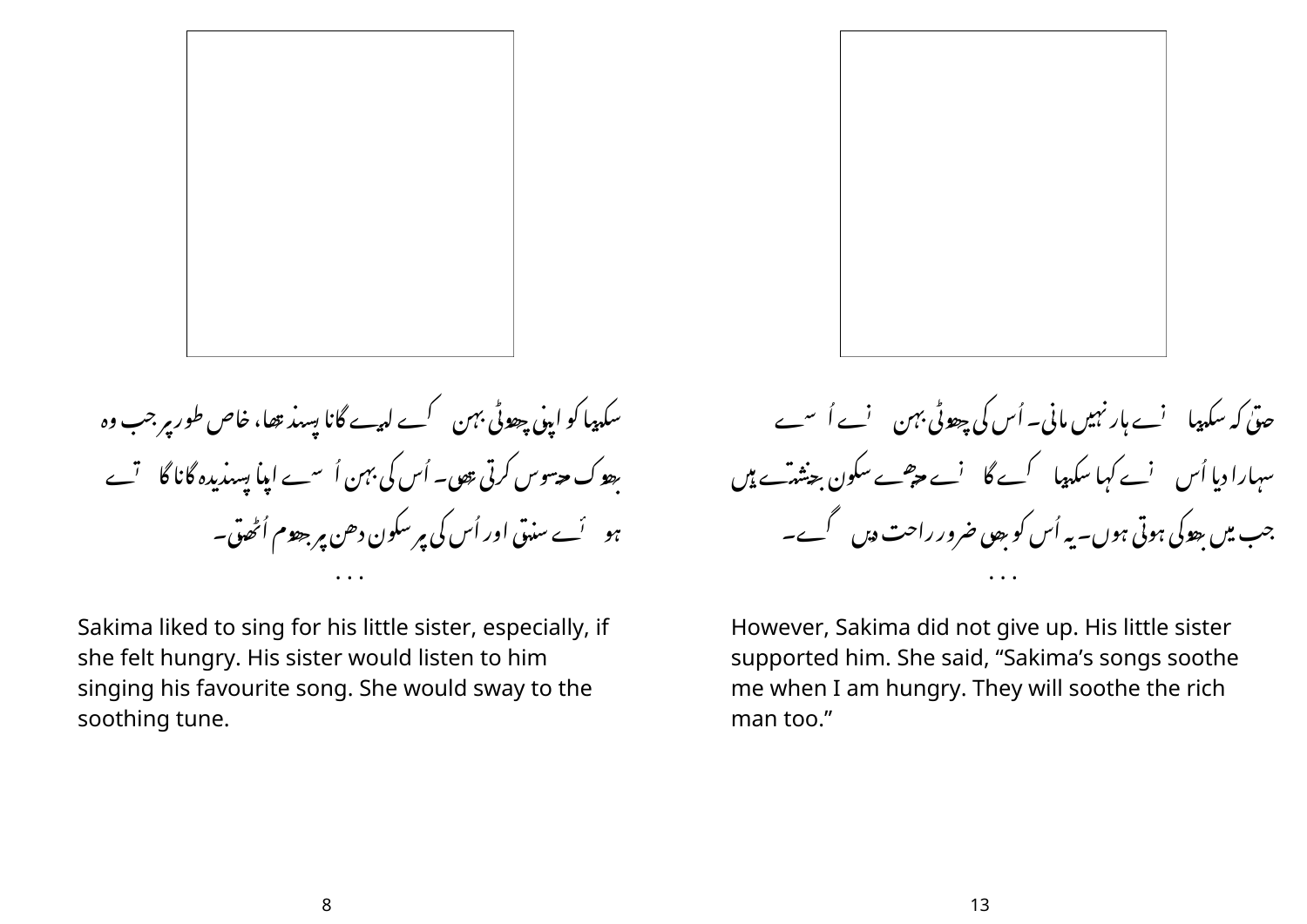

- 5 لحرب باربعا لغزات لول ا لعيلسه - تأكر ت بنول السارن للمراديم حبيب وبادباد لريبة للالعيل

over and over again. *i* puis bne tqebbs bluow smids? . mid ged bluow "Can you sing it again and again, Sakima," his sister



 $\overline{z\rightarrow}$ لەرىمىدىن كىلەن ئاسلامىيە ئەسلىرىن ئەھلىرىكى ئەسلىمىن ئاسلىرىن كىلىر مسسهر منها متوا مسجسه كسيءا ومسني كتمات منده وسقوم فتجرحت ن مسلما وحسب كسران معمل -لذلك ما كن مساء حسنوات، للمعلم حسب المح بهون ثموي مداد بن معاصر به المسلم المعرض المعدن المسلم المسلم المسلم المسلم المسلم المسلم المسلم الم

you think your song will help him?" blim. "He is very rich. You are only a blind boy. Do bessimals to a sid to a strep best but be parent a signized ", aisps vqqsn bd the might be happy again,"